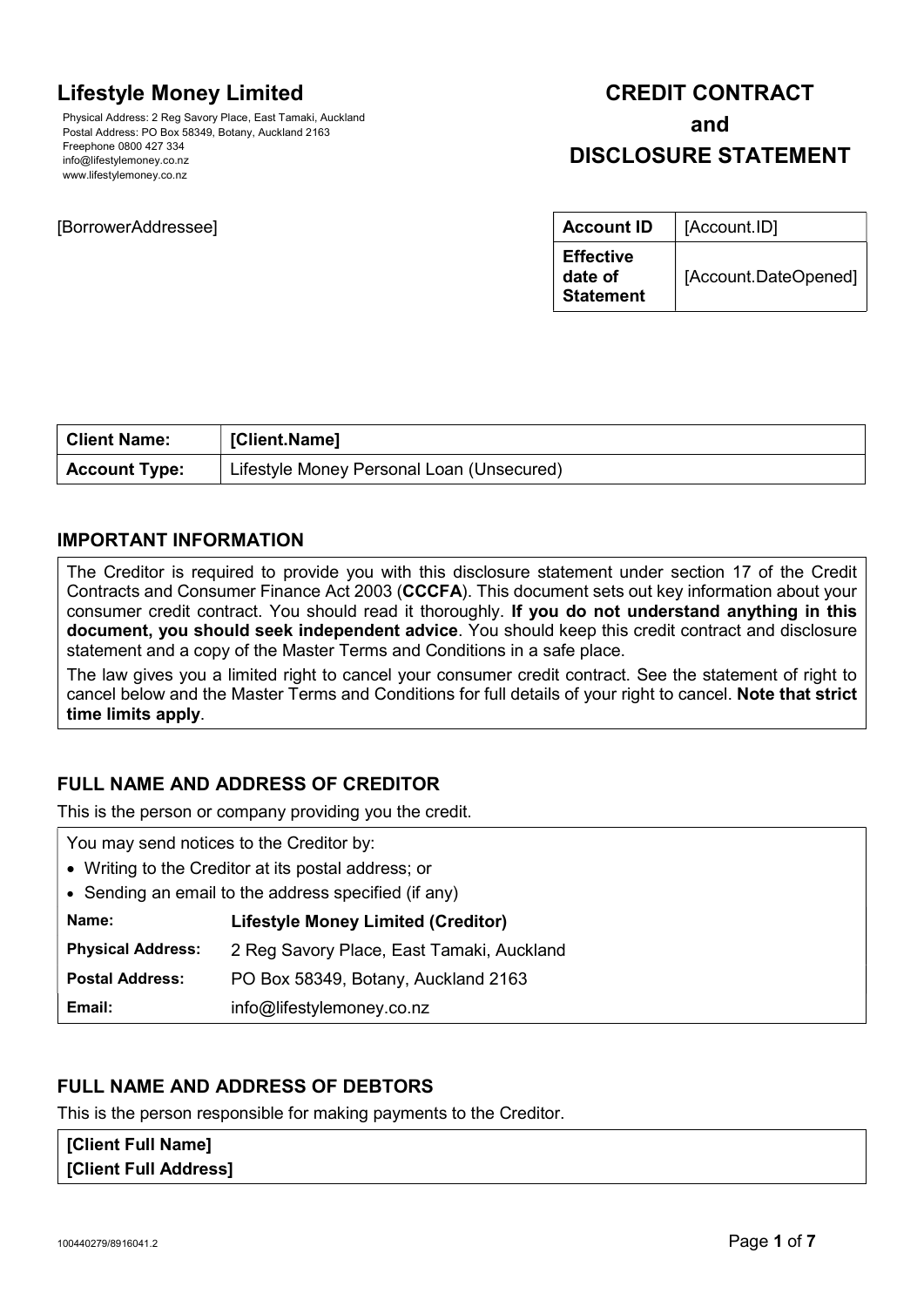# CREDIT DETAILS

Initial Unpaid Balance This is the amount you owe under this Personal Loan at the date of this statement (including any fees charged by the Creditor).

[OpeningBalance] made up of: [OpeningTransactions]:

Establishment Fee:

You can view your current unpaid balance at any time by going to our website at lifestylemoney.co.nz and signing in or by contacting Lifestyle Money on 0800 427 334 during business hours.

## Total Advances

This is the total amount of all advances made under this Personal Loan. This is also the credit limit for this Personal Loan

[Details of advances if more than one disbursement]

[TotalAdvances]

## PAYMENTS

#### Personal Loan Payments

You are required to make each payment in the amount specified and on the date specified. You may choose to pay more than the Amount of each Payment specified below.

| <b>Timing of Payments</b>            | Number of               | <b>Amount of each</b> | <b>Total amount of</b> |
|--------------------------------------|-------------------------|-----------------------|------------------------|
| Frequency:<br>PaymentTimingFreq      | <b>Payments</b>         | <b>Payment</b>        | <b>Payments</b>        |
| First Payment:<br>PaymentTimingFirst | <b>NumberOfPayments</b> | AmountOfEachPayment   | [TotalPayments]        |
| Last Payment:<br>PaymentTimingLast   |                         |                       |                        |

These payments are just for this Personal Loan and not for any other Lifestyle Money Credit Products you may have.

| <b>Method of Payment</b>                                                                                                                                                                                                                                                                                                       |                                                                                                     |  |
|--------------------------------------------------------------------------------------------------------------------------------------------------------------------------------------------------------------------------------------------------------------------------------------------------------------------------------|-----------------------------------------------------------------------------------------------------|--|
| <b>Payment</b><br><b>Method</b>                                                                                                                                                                                                                                                                                                | <b>Bank Account</b>                                                                                 |  |
| PaymentMethod                                                                                                                                                                                                                                                                                                                  | <b>BankAccountNumber</b>                                                                            |  |
| All scheduled payments are to be made pursuant to the direct debit authority held by Lifestyle<br><b>Money Limited.</b>                                                                                                                                                                                                        |                                                                                                     |  |
| Authorisation: I authorise you, until further notice in writing, to debit my/our account with all amounts which<br>Lifestyle Money Limited, PO Box 58349, Botany, Auckland 2183, New Zealand (herein referred to as the<br>"initiator"), the registered initiator of Authorisation code 1220267, may initiate by direct debit. |                                                                                                     |  |
| By initialing here, I acknowledge and accept that the Bank accepts this direct debit<br>authority upon the conditions found in the Master Terms and Conditions                                                                                                                                                                 |                                                                                                     |  |
|                                                                                                                                                                                                                                                                                                                                | Further details about direct debits are set out below in the section headed Terms and<br>Conditions |  |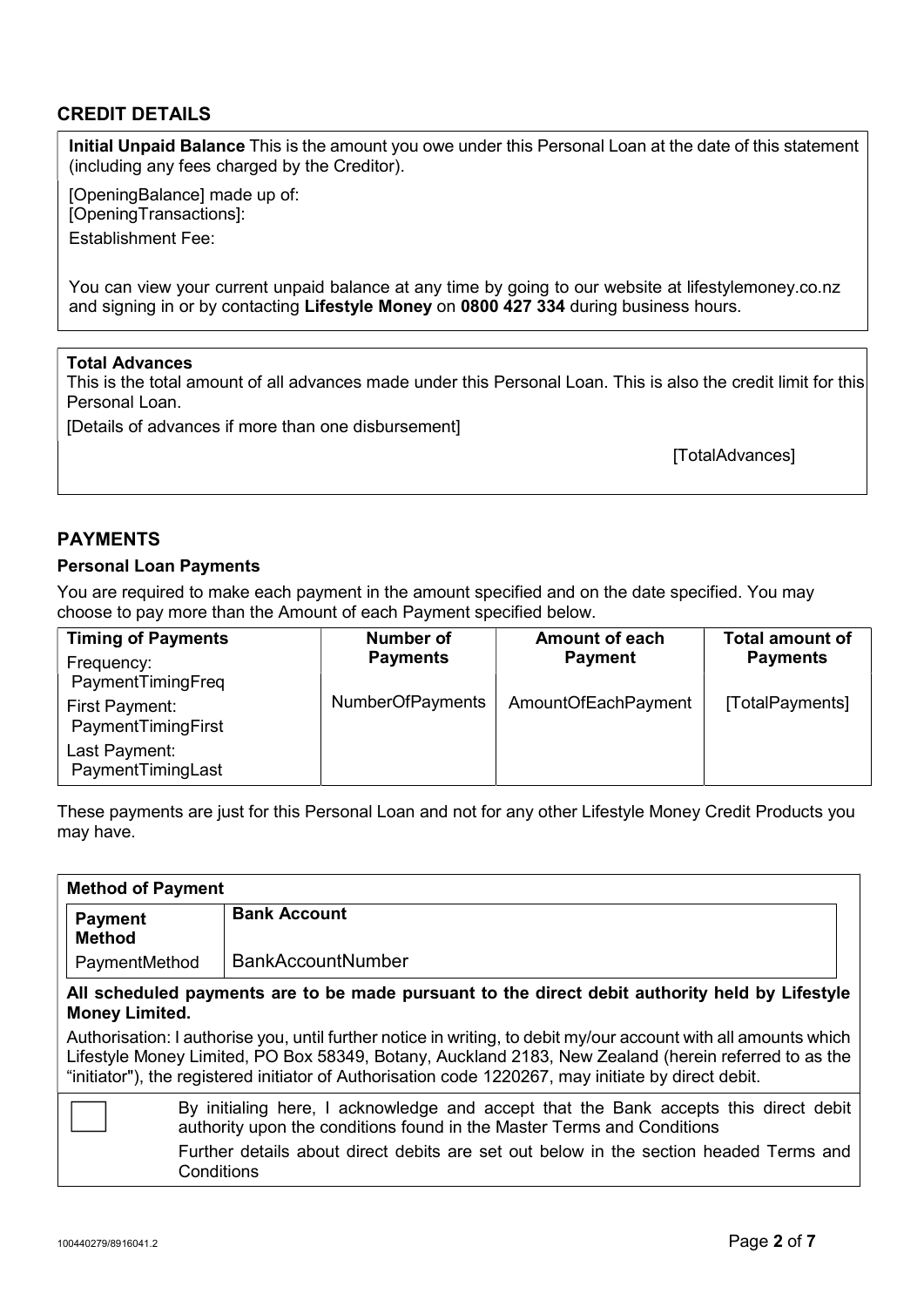## INTEREST

## Annual Interest Rate

The rate of interest that you will be charged on this Personal Loan is [InterestRate]% per annum.

Your credit contract allows the Creditor to vary this interest rate.

If the Creditor does vary the interest rate it will provide you at least 14 days' notice in advance of any such changes and provide such disclosure as is required under the CCCFA in respect of the effect of those changes.

#### Total Interest charges

This is the total amount of the interest charges payable under this Personal Loan

[TotalInterest]

If the interest rate is varied this number will change and the Creditor will provide such disclosure as is required under the CCCFA in respect of the effect of those changes

## Method of charging Interest

Interest charges are calculated by multiplying the unpaid balance at the end of each day by a daily interest rate. The daily interest rate is calculated by dividing the annual interest rate by 365.

Interest is charged to your account on the last calendar day of each month and will be added to the unpaid balance.

# CREDIT FEES AND CHARGES

The following credit fees are or may be payable under, or in connection with, this contract. Please refer to the Master Terms and Conditions for further information about these fees. Your credit contract allows the Creditor to vary these fees and charges.

\$[insert] Establishment Fee.

# CONTINUING DISCLOSURE

The Creditor is required to provide you with regular statements. The statements will give you information about your account.

| <b>Online Statements:</b> | By initialing here, you have elected to access your disclosure information online.<br>The Creditor will maintain at all reasonable times a website that will allow you to<br>access information about your account and it is important that you check this<br>information on a regular basis. |
|---------------------------|-----------------------------------------------------------------------------------------------------------------------------------------------------------------------------------------------------------------------------------------------------------------------------------------------|
| <b>Paper Statements</b>   | By initialing here, you have elected not to access your disclosure information<br>online, the Creditor will provide to you a statement at least every 6 months to the<br>mailing address the Creditor has on record.                                                                          |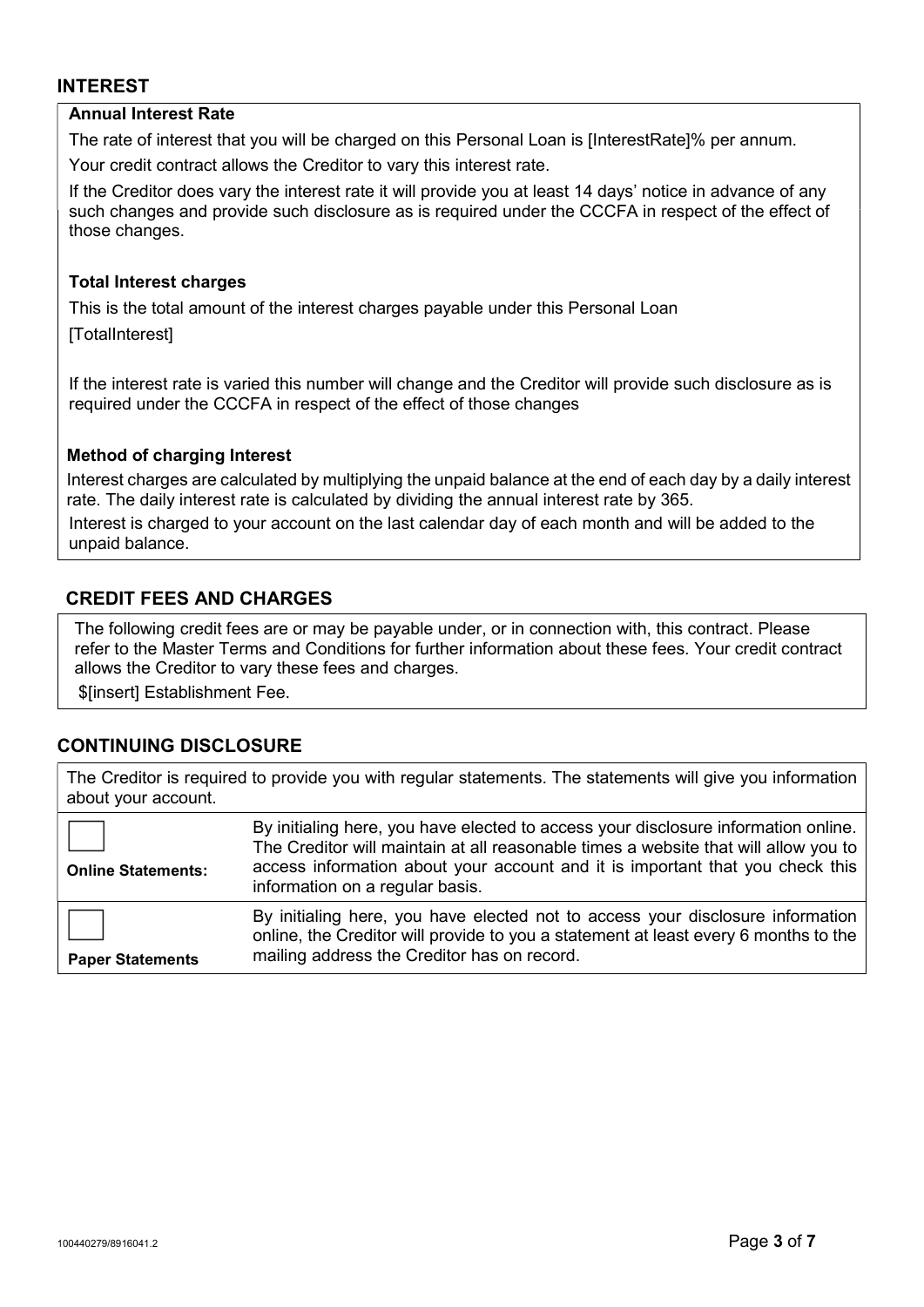# WHAT COULD HAPPEN IF YOU FAIL TO MEET YOUR COMMITMENTS

## Default Fees

In the event of a breach of the contract or on the enforcement of the contract, the default fees specified below may be payable. Your credit contract allows the Creditor to vary these fees and charges.

If you fail to make a payment due in full on its due date the Creditor may charge you a \$15 default fee for the missed payment.

If you have defaulted on repayments the Creditor may visit you in person to discuss how to manage your account. If the Creditor does this, it will charge you a \$65 field visit fee.

Please refer to the Master Terms and Conditions for further details in relation to these default fees. In addition, any cost incurred by Lifestyle Money in relation to the recovery of any overdue payment or on the enforcement of this agreement (including any legal costs and debt collector's costs incurred by the Creditor) will be payable by you as set out in the Master Terms and Conditions.

# FULL PREPAYMENT

You can pay the unpaid balance (plus all accrued interest) in full at any time before the final payment is due (full prepayment). There are no additional costs or charges for a full prepayment.

# RIGHT TO CANCEL

You are entitled to cancel your consumer credit contract by giving notice to the Creditor.

## Time limits for cancellation

If your initial disclosure documents are handed to you directly you must give notice that you intend to cancel within 5 working days after you receive the documents.

If the disclosure documents are sent to you by electronic means (for example, email) you must give notice that you intend to cancel within 7 working days after the electronic communication is sent.

If the documents are mailed to you, you must give the notice within 9 working days after they were posted. Saturdays, Sundays, national public holidays and days in the period commencing with 25 December in a year and ending with 2 January in the following year are not counted as working days.

## How to cancel

To cancel, you must give the Creditor written notice that you intend to cancel the contract by:

- Giving notice to the Creditor or an employee or agent of the Creditor; or
- Posting the notice to the Creditor or an agent of the Creditor; or
- Emailing the notice to the Creditor's email address (if specified on the front of this disclosure statement);

You must also, within the same time, return to the Creditor any advance that has been made.

## What you may have to pay if you cancel

If you cancel the contract, the Creditor can charge you the amount of any reasonable expenses the Creditor had to pay in connection with the contract and its cancellation (including legal fees and fees for credit reports, etc.).

If you cancel the contract, the Creditor can also charge you interest for the period from the day you borrowed money until the day you repay that money.

This statement only contains a summary of your rights and obligations in connection with the right to cancel. If there is anything about your rights or obligations under the CCCFA that you do not understand, if there is a dispute about your rights, or if you think that the Creditor is being unreasonable in any way, you should seek legal advice immediately. You can also make a complaint – see information under "Complaints" and "Dispute Resolution" below.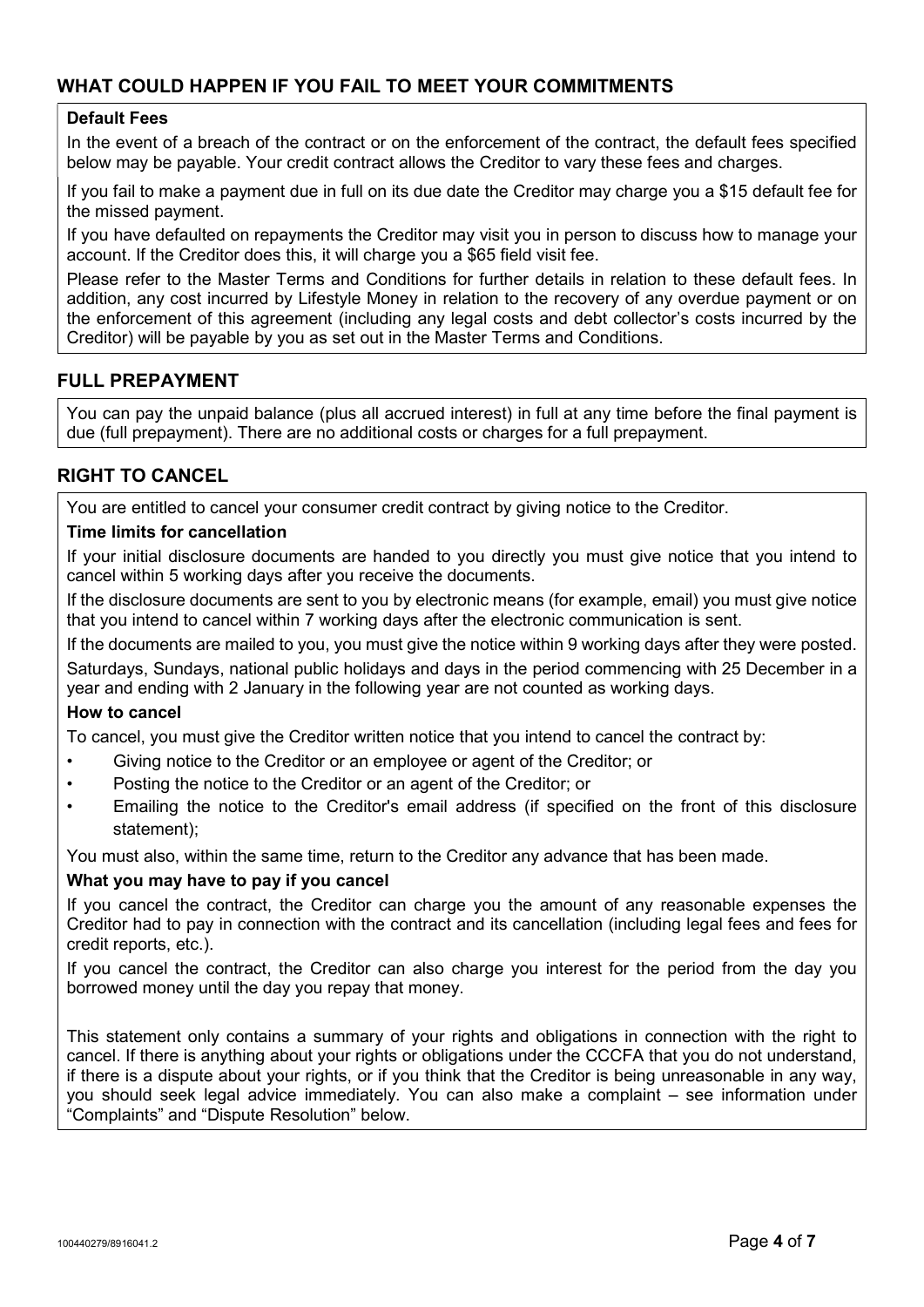# WHAT TO DO IF YOU SUFFER UNFORESEEN HARDSHIP

If you are unable, reasonably, to keep up your payments or other obligations because of illness, injury, loss of employment, the end of a relationship, or other reasonable cause, you may be able to apply to the Creditor for a hardship variation.

To apply for a hardship variation, call our Credit team on 0800 427 334 in the first instance. The Creditor may also require you to:

- Make an application in writing:
- Explain your reason(s) for the application; and
- Request one of the following:
	- $\circ$  An extension of the term of the contract (which will reduce the amount of each payment due under the contract); or
	- $\circ$  A postponement of the dates on which payments are due under the contract (specify the period for which you want this to apply); or
	- o Both of the above; and
- Send the application to the Creditor:
	- o by post to Credit Manager, Lifestyle Money, PO Box 58349 Botany, Auckland 2163; or
	- o by email to info@lifestylemoney.co.nz

Do this as soon as possible. If you leave it for too long, the Creditor may not have to consider your application.

## DISPUTE RESOLUTION

It is free to make a complaint to this independent dispute resolution scheme. This scheme can help you to resolve any disagreements you have with the Creditor.

Contact details of dispute resolution scheme:

| Name:                    | <b>Financial Services Complaints Limited (FSCL 2891)</b>                   |
|--------------------------|----------------------------------------------------------------------------|
| Phone:                   | 0800 347 257                                                               |
| Email:                   | complaints@fscl.org.nz                                                     |
| Website:                 | www.fscl.org.nz                                                            |
| <b>Business Address:</b> | Level 4, 101 Lambton Quay, Wellington 6011<br>PO Box 5967, Wellington 6140 |

# REGISTRATION ON FINANCIAL SERVICE PROVIDER REGISTER

Financial Service Provider Register details:

Credit Registration Name: Lifestyle Money Limited Registration Number: FSP1000397

Promotional Information

I consent to receive promotional information from Lifestyle Money Limited

I consent to receive promotional information from Home Direct Limited

- I agree to and understand the terms of this document
- I have received the document entitled 'Master Terms and Conditions'.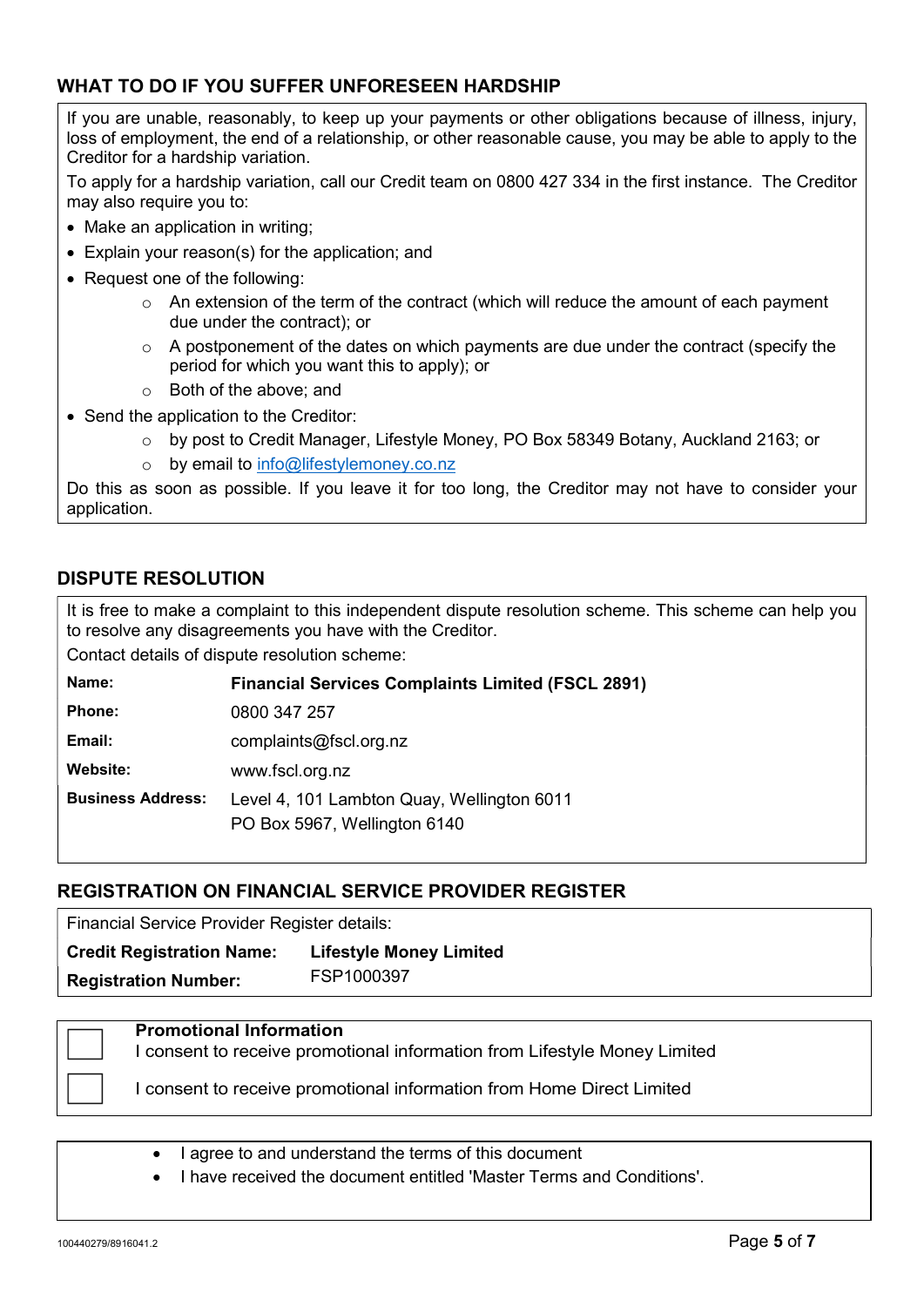- I understand that Lifestyle Money agrees to provide credit to me on the terms and conditions in this document and the document entitled 'Master Terms and Conditions' and this document is an "Agreement" for the purposes of the Master Terms and Conditions.
- I agree to receipt of an electronic copy of this document as disclosure under the Credit Contracts and Consumer Finance Act 2003.
- I am 18 years of age or older.
- I have disclosed to Lifestyle Money any health condition or concern or other matter which may affect my ability to understand the nature of this Agreement, the Lifestyle Money Credit Products or the information provided to me or my ability to make payments or perform my obligations under the Agreement.

I confirm the above

# DEBTOR'S SIGNATURE

[Document.SignatureBlockSBS.2] [Account.ESignatureBlock]

# CREDITOR'S SIGNATURE

Signed on behalf of Creditor: [Document.SignatureBlockSBS.2]

# TERMS AND CONDITIONS

## Notice to Customer

Lifestyle Money is an ethical credit provider and wishes to ensure that you have thought carefully before entering into this credit contract. Please stop and think carefully before you enter into this contract and take into account your daily expenses to ensure that you are able to afford any payments due under this credit contract.

Your attention is particularly drawn to the following clauses in the Master Terms and Conditions:

 Collection of Customer Information • Disclosure of Customer Information • Fees • Cancellation • Interest Rate

You are protected by responsible lending laws. Because of these protections, the recommendations given to you about this credit contract are not regulated financial advice.

This means that duties and requirements imposed on people who give financial advice do not apply to these recommendations. This includes a duty to comply with a code of conduct and a requirement to be licensed.

## **Complaints**

If you are not satisfied with the service you receive from us you should contact us. We have an internal complaints process and undertake to investigate your concerns promptly and fairly. You may contact us to make a complaint by telephone on freephone 0800 427 334, by email or in writing. You can also contact Financial Services Complaints Limited, an independent dispute resolution scheme, whose details are set out above.

## Privacy Waiver

We collect and use certain personal information from you to prove your identity, such as your driver's license number, passport number or other identity information. We may disclose that personal information to third party providers to carry out such identity verification. We may carry out identity verification at any time during the term of your contract.